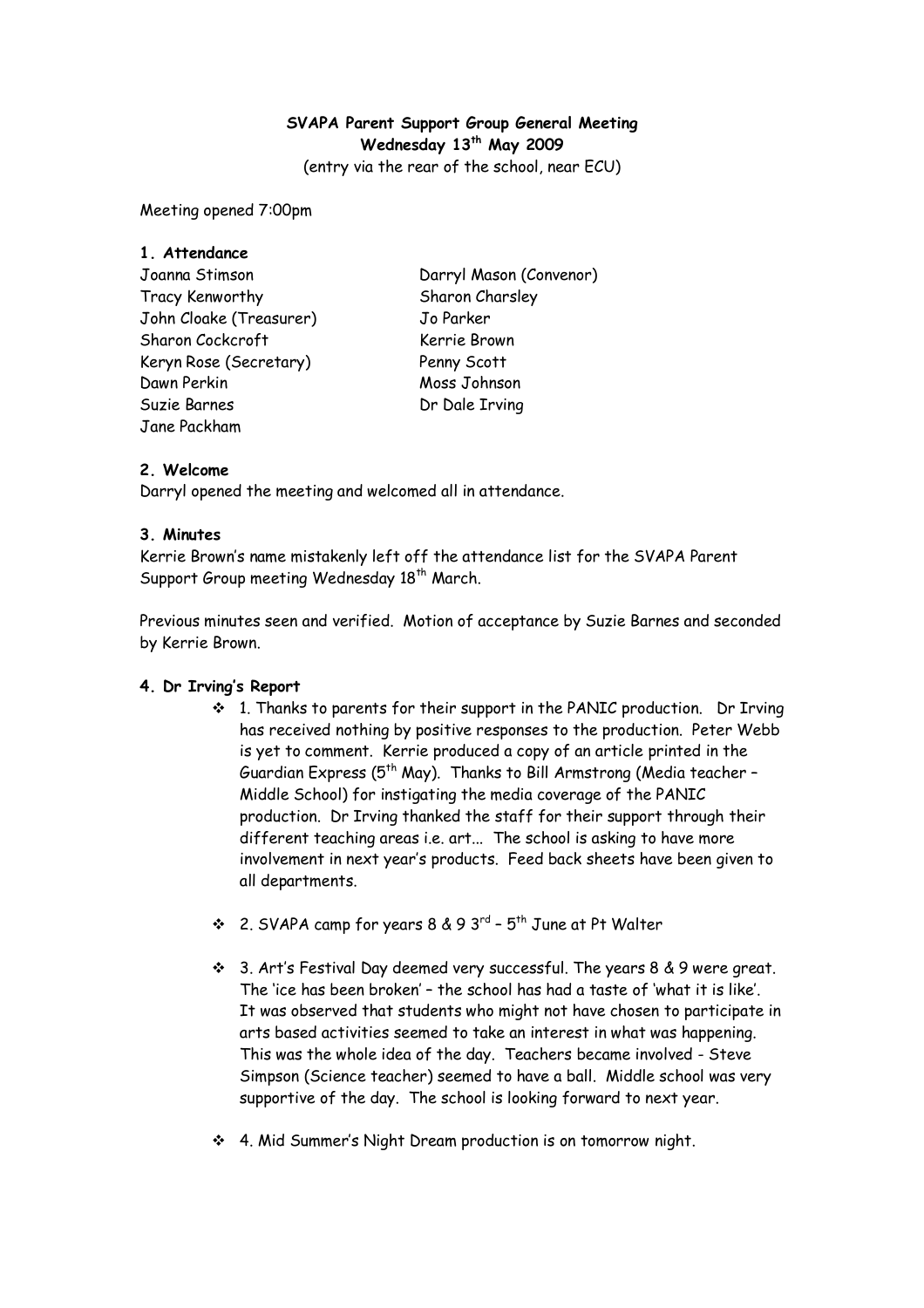## **5. Treasurer's Report**

Treasurer's report given by Joanna Stimson (John Cloake not present at this time). On his arrival, John submitted copies of the Treasurer's Report. Copy of Treasurer's Report attached to these minutes.

• **Motion by John to make \$3000 available for the Art Auction to purchase incidentals like hessian, hooks etc. This amount should be recouped through sponsorship. Seconded by Penny Scott – all agreed.** 

#### **6. General Business**

**6.1 PANIC production – payment of Supper supplies** –the following items were purchased for the supper provided for all 6 performances:-

double walled environmental cups tea bags coffee bags biscuits napkins cordial milo popsticks

The total cost of purchases was \$554. The proportion of the cost allocated to the PANIC production was \$334. The money made by the providing of the supper was \$251. Therefore the cost of providing the supper totalled \$70.

There is stock left over which should last to the end of the year.

• **Motion to reimburse Kerrie \$235.97 for supper supplies moved by Penny and seconded by Joanna – all agreed.** 

**6.2 PANIC production – payment for cups** - Dawn to speak to Debbie (school administration) re the reimbursement of monies owing to her for the cups.

• **Motion by Penny to pay Dawn for the double walled cups on receipt of invoice. Seconded by Jo Parker – all agreed.** 

John commented that monies being spent should be discussed and mentioned in the minutes BEFORE they are spent rather than after.

A BIG THANKS was given to both Dawn and Kerrie for their efforts in providing supper for each of the PANIC productions.

**6.3 Junkadelic Workshop** – Jane Packham reported on the performance given to Community One by the group Junkadelic. A workshop was then given by Junkadelic to year 8 SVAPA students. Musical instruments were made from junk and a range of rhythms were taught. These students then performed at the Arts Festival Day. The SVAPA students will teach the other Community to make instruments, Craig Wallace-Gibb will teach rhythms and then a performance will be put on for the middle school.

• **Motion by Penny to pay \$1000 to the school for the Junkadelic workshop. Seconded by Suzie Barnes – all agreed.**